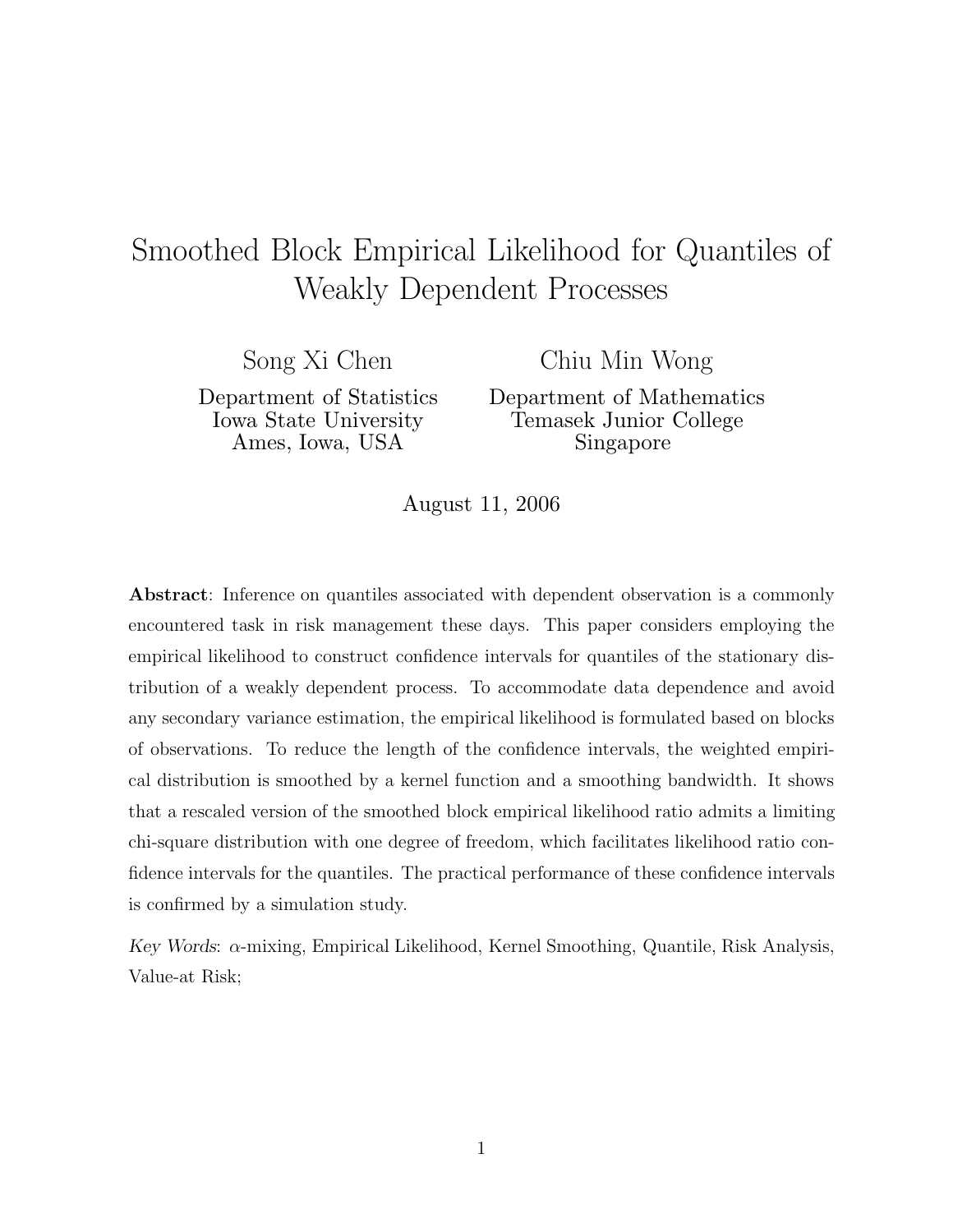# **1 Introduction**

Let  $X_1, ..., X_N$  be a sequence of weakly dependent stationary random variables, and F be their common marginal distribution. The interest of this paper is to construct confidence intervals for  $\theta_q =: F^{-1}(q) = \inf\{x | F(x) \ge q\}$ , the q-th quantile of F for  $q \in (0,1)$ . In financial risk management,  $\theta_q$  is called the Value-at-Risk which specifies the level of excessive losses at a confidence level  $1-q$ . As financial returns are most likely dependent, the proposed confidence intervals for  $\theta_q$  have direct applications in risk management.

We propose using the empirical likelihood for the construction of confidence intervals for  $\theta_q$ . Empirical likelihood introduced by Owen (1988, 1990) is a nonparametric method of inference that enables a likelihood type inference in a nonparametric setting. Two striking properties of the empirical likelihood are the Wilks' theorem and Bartlett correction, which mirror those of a parametric likelihood. Qin and Lawless (1994) established the Wilks' theorem for estimating equations based empirical likelihood, and Chen and Cui (2006a, 2006b) showed that this empirical likelihood is Bartlett corretable with or without nuisance parameters. Tsao (2004) studied the effect of the number of constraints on the coverage probability of the empirical likelihood confidence intervals for a mean parameter. Like its parametric counterpart, the empirical likelihood confidence intervals/regions are constructed by contouring the empirical likelihood ratio, which brings two benefits. One is that their shape and orientations are naturally determined by data. Another is that the intervals/regions are obtained without a secondary estimation.

These features of the empirical likelihood confidence intervals are the major motivations for our current proposal for quantiles. Indeed, when considering extreme quantiles in risk analysis, the distribution of the sample quantile estimator can be quite skewed. Therefore, it is more appealing to have confidence intervals which are naturally determined by the data rather than forcing them to be symmetric about an point estimate as the case for intervals based on the asymptotic normality of the sample quantile estimator. The fact that the empirical likelihood intervals are obtained by contouring the likelihood ratio without an secondary variance estimation is particularly advantageous for dependent data. This is because the data dependence leads to a variance which involves covariances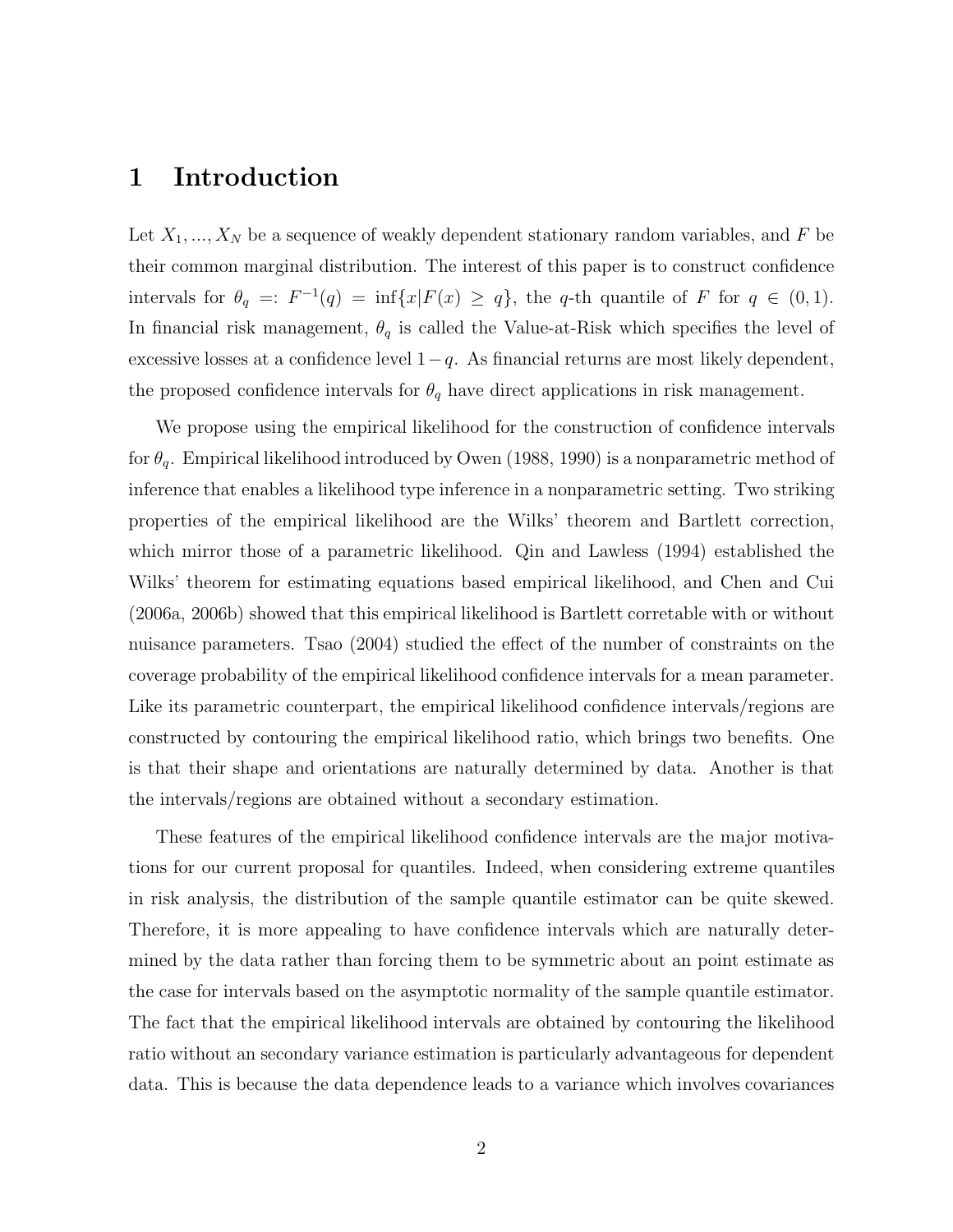at all lags, which makes its estimation much more involved than independent cases.

A key ingredient of our proposal is to smooth the weight empirical distribution function. The purpose of the kernel smoothing is to reduce the length of the confidence intervals, which is clearly demonstrated in our simulation study. Combining the empirical likelihood and the kernel smoothing for confidence intervals of a quantile with independent and identically distribution was proposed in Chen and Hall (1993), which shows that employing a kernel quantile estimator together with the empirical likelihood remarkably reduces the coverage errors from  $O(N^{-1/2})$  to  $O(N^{-1})$  before the Bartlett correction and to  $O(N^{-7/4})$  after Bartlett correction. Further investigations have been carried out by Zhou and Jing (2003a) and (2003b). Quantile estimation using empirical likelihood in the context of survey sampling is considered in Chen and Wu (2004).

The paper is organized as follows. We introduced an kernel smoothed empirical likelihood for a quantile based on blocks of data in Section 2. Section 3 reports the main results of the paper. Results from a simulation study are reported in Section 4. All the technical details are relegated in the appendix.

## **2 Block Empirical Likelihood for Quantiles**

let  $\mathcal{F}_k^l$  be the  $\sigma$ -algebra of events generated by  $\{X_t, k \leq t \leq l\}$  for  $l \geq k$ . The  $\alpha$ -mixing coefficient introduced by Rosenblatt (1956) is

$$
\alpha(k)=\sup_{\mathcal{A}\in \mathcal{F}_1^i, \mathcal{B}\in \mathcal{F}_{i+k}^\infty}|P(AB)-P(A)P(B)|.
$$

The series is said to be  $\alpha$ -mixing if  $\lim_{k\to\infty} \alpha(k) = 0$ . The dependence described by  $\alpha$ mixing is the weakest, as it is implied by other types of mixing; see Doukhan (1994) for a comprehensive discussion on mixing.

Let  $F_n(x) = n^{-1} \sum_{i=1}^n I(X_i \leq x)$  be the empirical distribution of the weakly dependent data  $\{X_i\}_{i=1}^N$ , where  $I(\cdot)$  is the indicator function. We first smooth the empirical distribution with a kernel K and a smoothing bandwidth  $h$ . And then convert it to obtain kernel quantile estimator which is smoother than the conventional sample quantile estimator.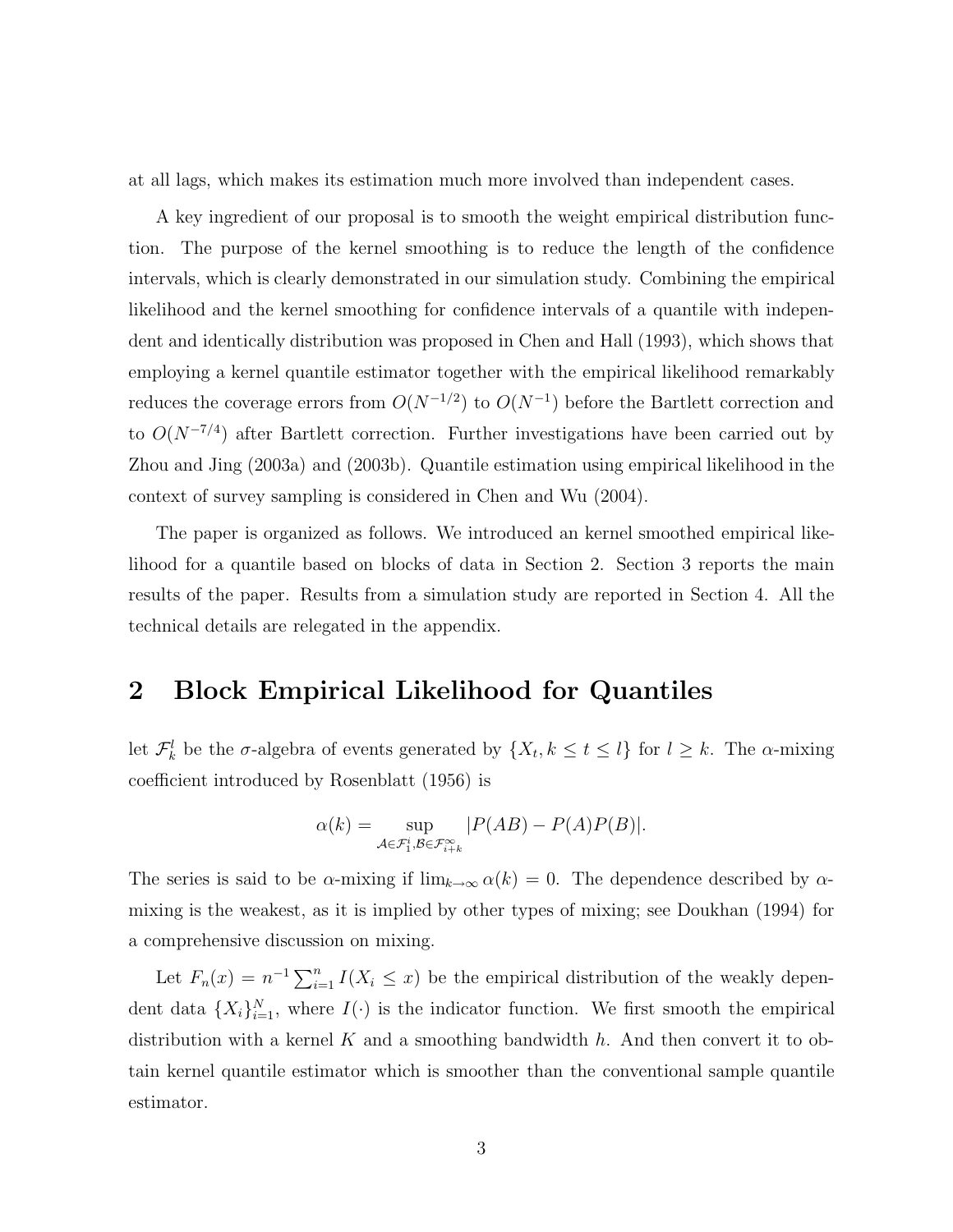Let  $K$  be a r-th order kernel which satisfies

$$
\int u^{j} K(u) du = \begin{cases} 1, & \text{if } j = 0; \\ 0, & \text{if } 1 \leq j \leq r - 1; \\ \kappa, & \text{if } j = r. \end{cases}
$$
 (2.1)

for some integer  $r \ge 2$  and some  $\kappa \ne 0$ . Furthermore let  $G_h(x) = \int_{-\infty}^{x/h} K(y) dy$  where h is the smoothing bandwidth such that  $h \to 0$  as  $N \to \infty$ .

A kernel estimator of  $F(x)$  is  $\hat{F}_{n,h}(x) = n^{-1} \sum_{i=1}^{n} G_h(x - X_i)$  and the kernel quantile estimator  $\hat{\theta}_{q,h}$  is the solution of

$$
\hat{F}_{n,h}(x) = q.
$$

Kernel estimators have been applied to estimation and testing for time series data; see Robinson (1989), Hjellvik and Tjøstheim (1995), Hjellvik, Chen and Tjøstheim (2004) and the book of Fan and Yao (2003).

Chen and Tang (2005) studied the statistical properties of  $\hat{\theta}_{n,h}$  and variance estimation. Unlike estimation of a regression or a probability density function for weakly dependent observations, the data dependence contributes to the leading order variance of the kernel quantile estimator. In particular, for each  $h > 0$  let  $\gamma_h(k) = Cov\{G_h(\theta_q - X_1), G_h(\theta_q - X_2)\}$  $X_{k+1}$ }. The leading variance term of  $\hat{\theta}_{n,h}$  can be written as

$$
\sigma_{n,h}^2 = q(1-q) + 2\sum_{k=1}^{n-1} (1 - k/n)\gamma_h(k)
$$
\n(2.2)

which indicates clearly the first order effect of dependence. Chen and Tang (2005) proposed estimating the variance via a kernel estimation of the spectral density of a derived sequence. The variance estimator together with the asymptotic normality of  $\theta_{q,h}$  can be used to obtain confidence intervals for  $\theta_q$ .

There are two limitations with confidence intervals based on the asymptotic normality. One is that the intervals are always symmetric. However, for extreme quantiles commonly used in risk analysis, the finite sample distribution of the quantile estimator can be quite skewed. Therefore, it is more appealing to have asymmetric confidence intervals to reflect the skewness of the underlying distribution. Another limitation is that a secondary variance estimation is required for (2.2). In Chen and Tang (2005), the estimation is via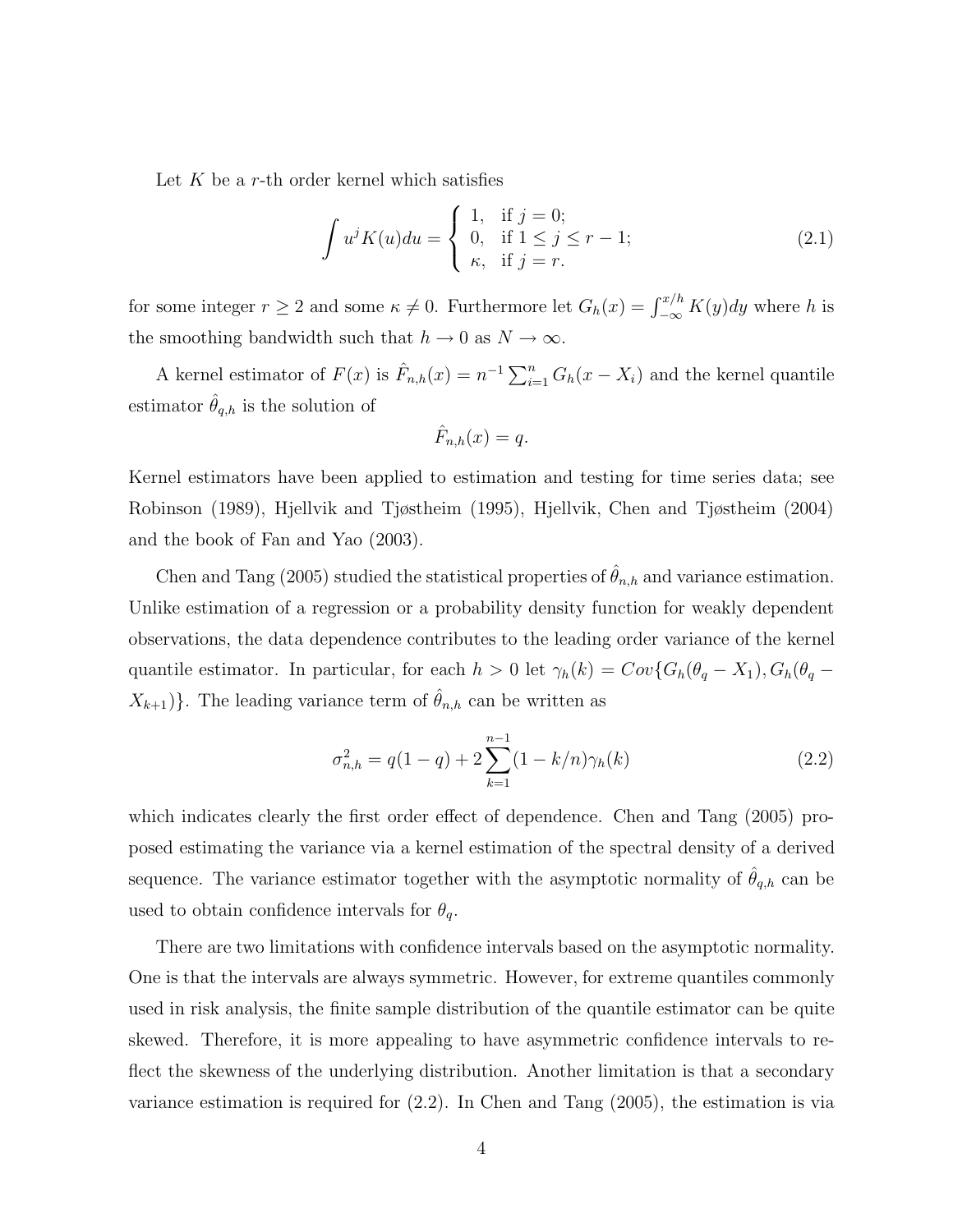estimating the spectral density function. For spectral density estimation, see Brockwell and Davis (1991).

The proposed empirical likelihood intervals for  $\theta_q$  are not only asymmetric but also free of any secondary variance. The latter is due to empirical likelihood's ability to standardise internally via its built-in algorithm.

Let  $\{p_i\}_{i=1}^N$  be probability weights adding to one. A weighted kernel estimator for the distribution function  $F$  is

$$
\hat{F}_{p,h}(x) = \sum_{i=1}^{N} p_i G_h(x - X_i).
$$
\n(2.3)

If the observations were independent and identically distributed, we could formulate the empirical likelihood for the quantile  $\theta_q$  by

$$
L_h(\theta_q) = \sup \prod_{i=1}^N p_i
$$

subject to  $\hat{F}_{p,h}(\theta_q) = q$  and  $\sum_{i=1}^{N} p_i = 1$ . This is the formulation of Chen and Hall (1993). However, as pointed out by Kitamura (1997) in the context of estimating equations, the above single point based empirical likelihood would ignore data dependency and cause the empirical likelihood ratio to lose its limiting chi-square distribution. The latter has been a major attraction of the likelihood ratio statistics.

In this paper we extend Kitamura (1997) by introducing a smoothing bandwidth into the estimating equation which makes the estimating equation dependent of the sample size. In order to capture data dependence, we employ the blocking technique which was first applied for the bootstrap method (Carlstein, 1986; Künsch, 1989) and applied to empirical likelihood by Kitamura (1997). The data blocking divides the entire sample into a sequence of data blocks. The block length is taken to be sufficiently large so that the data dependence can be captured. At the same time, the weakly dependence allows us to treat the blocks as independent if the gap between successive blocks becomes large, although this gap will be much smaller than the block length.

Let  $M$  be a positive integer representing the block length and  $L$  be the gap between the beginnings of two consecutive blocks, and Q be the total number of blocks so that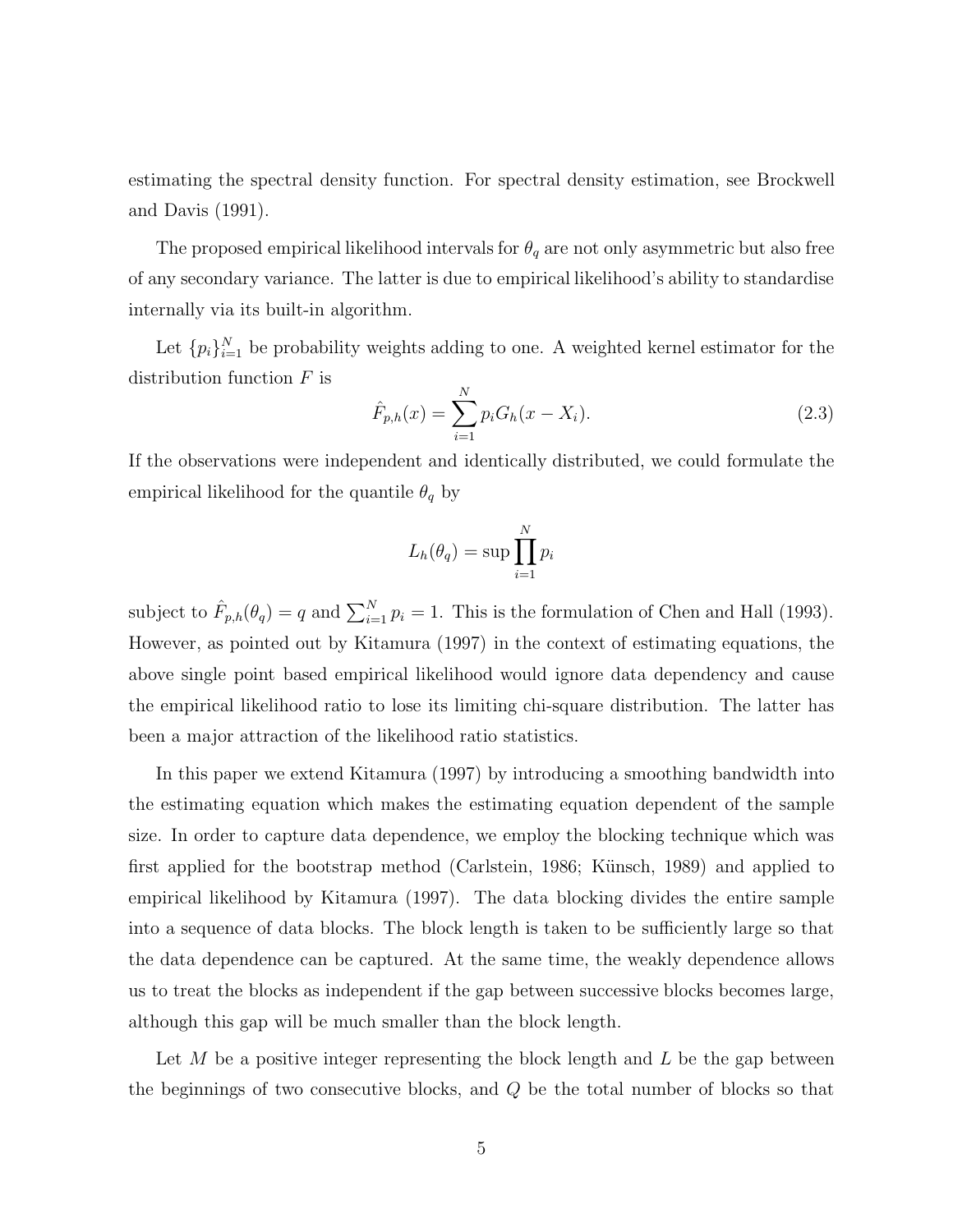$Q = [(N - M)/L] + 1$ . Assumptions on M and L will be specified in Condition C4 in the next section.

For  $i = 1, ..., Q$  define  $g_h(X_i, \theta_q) = G_h(\theta_q - X_i) - q$  and  $T_i(\theta_q) = \frac{1}{M} \sum_{j=1}^M g_h(X_{(i-1)L+j}, \theta_q)$ be the i-th block average.

Let  $p_1, \dots, p_Q$  be empirical likelihood weights allocated to the Q blocks respectively. The block empirical likelihood for  $\theta_q$  is

$$
L_h(\theta_q) = \sup \prod_{i=1}^Q p_i \tag{2.4}
$$

subject to  $\sum_{i=1}^{Q} p_i = 1$  and  $\sum_{i=1}^{Q} p_i T_i(\theta_q) = 0$ . From the standard algorithm of empirical likelihood, the optimal  $p_i$  that maximize the profile likelihood  $(2.4)$  is

$$
p_i = \frac{1}{Q[1 + \lambda(\theta_q)T_i(\theta_q)]}
$$
\n(2.5)

where  $\lambda(\theta_q)$  is a Lagrange multiplier satisfying

$$
\sum_{i=1}^{Q} \frac{T_i(\theta_q)}{1 + \lambda(\theta_q) T_i(\theta_q)} = 0.
$$
\n(2.6)

Since  $L_h(\theta_q)$  attains its maximum at  $p_i = Q^{-1}$  for all  $i \in \{1, ..., Q\}$ , we can define

$$
\ell_h(\theta_q) = -2\log\{L_h(\theta_q)/Q^{-Q}\}\tag{2.7}
$$

to be the log empirical log-likelihood ratio for  $\theta_q$ . From (2.5),

$$
\ell_h(\theta_q) = 2 \sum_{i=1}^Q \log[1 + \lambda(\theta_q) T_i(\theta_q)], \qquad (2.8)
$$

where  $\lambda(\theta_q)$  is the solution of (2.6).

If we choose  $h = 0$  in the above formulation, then  $g_h(X_i, \theta_q) = G_h(\theta_q - X_i) - q$ is degenerated to  $I(X_i \leq \theta_q) - q$ , namely the estimating equation is free of N. Then the results in Kitamura (1997) are applicable to this unsmoothed empirical likelihood formulation for the quantile.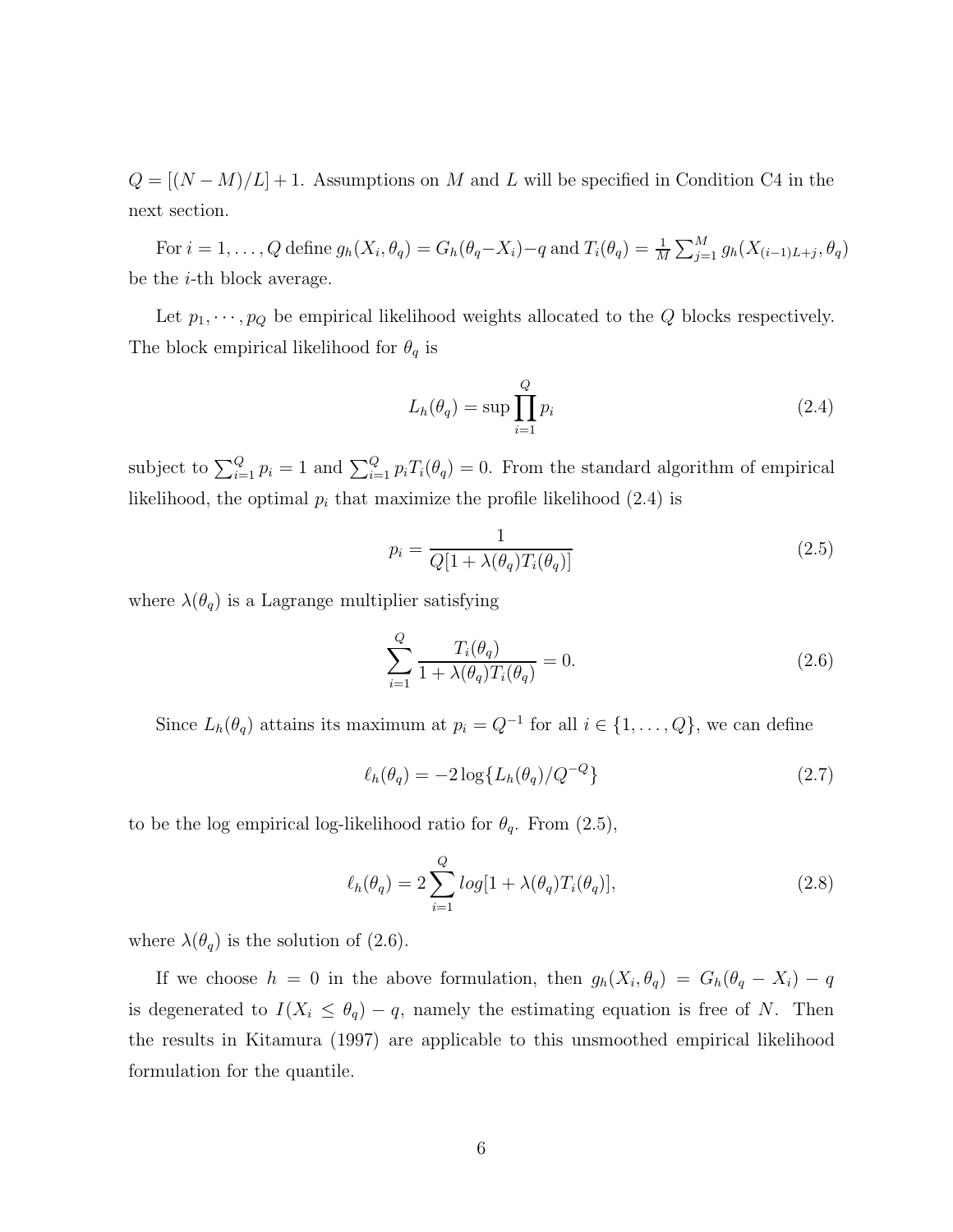# **3 Main Results**

We assume the following conditions in our investigation:

C1:  $\{X_i\}_{i=1}^N$  is a strictly stationary  $\alpha$ -mixing sequence. The mixing coefficient  $\alpha(k)$ satisfy  $\sum_{k=1}^{\infty} k \alpha^{1/p}(k) < \infty$  for some  $p > 1$ . Let  $\phi(t)$  be the spectral density function of  ${I(X_k < \theta_q)}_{k=1}^N$ . We assume  $\phi(0) > 0$ .

C2: Let K be a bounded and compactly supported rth order kernel satisfying  $(2.1)$ ; and the smoothing bandwidth h satisfies  $Nh^{2r} \to 0$  but  $Nh \to \infty$  as  $N \to \infty$ .

C3: The distribution function F of  $X_i$  is absolutely continuous with a density f which has continuous  $(r-1)$ -th derivatives in a neighbourhood of  $\theta_q$  and  $f(\theta_q) > 0$ .

C4: The block length satisfies  $M \to \infty$  and  $M = o(N^{1/2})$  as  $N \to \infty$  and the gap L between the starting points of two adjacent blocks satisfies  $kL \leq M$  and  $(k+1)L > M$ for some  $k > 0$ .

We first establish the order of magnitude for the Lagrange multiplier  $\lambda(\theta_q)$ , which is a key result in establishing stochastic expansions for the empirical likelihood ratio  $l_h(\theta_q)$ .

**Theorem 1** Under Conditions C1-C4,  $\lambda(\theta_q) = O_p\{M(N^{-1/2} + h^r)\}.$ 

The next theorem shows that a scaled version of the empirical likelihood ratio converges to the  $\chi_1^2$  distribution.

**Theorem 2** Under Conditions C1-C4 and as  $N \to \infty$ 

$$
\frac{N}{MQ}l_h(\theta_q) \stackrel{d}{\rightarrow} \chi_1^2.
$$

Theorem 2 readily leads to an empirical likelihood confidence interval for  $\theta_q$  at  $1 - \alpha$ level of confidence

$$
I_{\alpha,h} = \{ \theta_q | \frac{N}{MQ} \ell_h(\theta_q) \le c_\alpha \}.
$$

where  $c_{\alpha}$  is the upper  $\alpha$ -quantile of  $\chi_1^2$  such that  $P(\chi_1^2 > c_{\alpha}) = \alpha$ . Theorem 2 ensures that  $I_{\alpha}$  will attain the nominal coverage level  $1 - \alpha$  asymptotically. A major attraction of the proposed confidence interval is in its avoiding any secondary estimation of the variance of the kernel quantile estimator  $\hat{\theta}_{q,h}$  given by (2.2).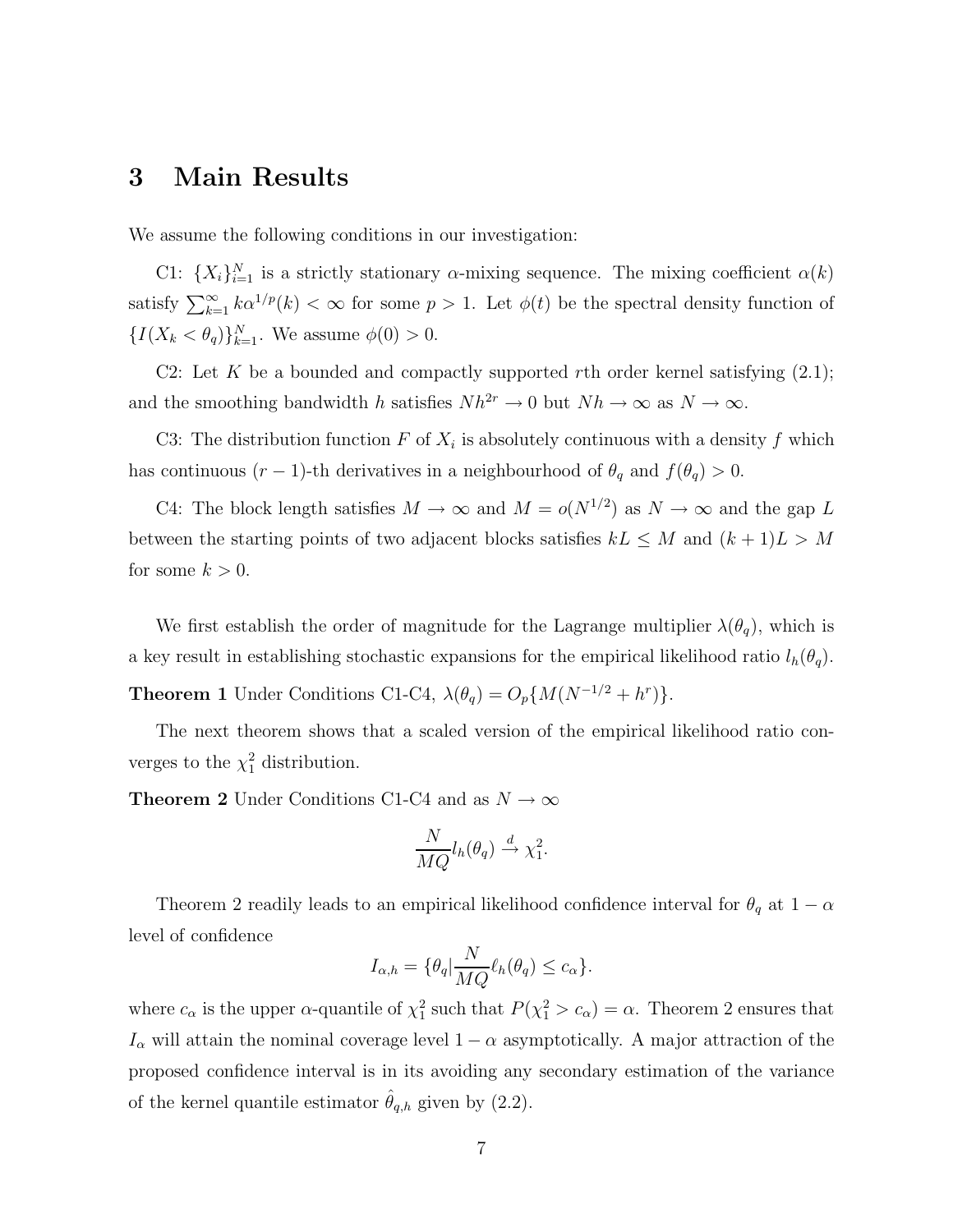If we choose not to carry out the kernel smoothing in the empirical likelihood formulation, which effectively assigns  $h = 0$  as discussed at the end of last section, then Theorem 2 is still valid as a special case of Kitamura (1997). Let  $l_0(\theta_q)$  be the unsmoothed empirical likelihood ratio. Then, a  $1-\alpha$  confidence unsmoothed empirical likelihood confidence interval for  $\theta_q$  is

$$
I_{\alpha,0} = \{\theta_q | \frac{N}{MQ} \ell_0(\theta_q) \le c_\alpha\}.
$$

We expect that the smoothed confidence intervals  $I_{\alpha,h}$  have shorter length than  $I_{\alpha,0}$ . This is based on a fact (Chen and Tang, 2005) that the kernel estimator for  $\theta_q$  reduces the variance of the unsmoothed sample quantile estimator at the second order. This is indeed confirmed by the simulation study reported in the next section.

#### **4 Simulation Results**

We report results from a simulation study that is designed to evaluate the performance of the empirical likelihood confidence intervals for the quantile  $\theta_q$ . For comparison purpose, we carry out simulation for both the kernel smoothed intervals  $I_{\alpha,h}$  and unsmoothed intervals  $I_{\alpha,0}$ . We are interested in the lengths and coverage levels of the confidence intervals.

We considered two time series models in the simulation. One is an  $AR(1)$  model

$$
X_t = 0.5X_{t-1} + \varepsilon_t
$$

and an AR(2) model

$$
X_t = \frac{5}{6}X_{t-1} - \frac{1}{6}X_{t-2} + \varepsilon_t.
$$

In both models,  $\varepsilon_t$  are independent and identically distributed  $N(0, 1)$  random variables. Clearly, both models are strictly stationary and  $\alpha$ -mixing.

Two levels of quantiles were considered: the 5% and 50% (median) quantiles. The former is a level commonly used in risk assessment. The sample sizes considered were  $N = 300$  and 500. The block length M was 12 for  $N = 300$  and 16 for  $N = 500$ . We set the gap between two successive blocks  $L$  to be half of  $M$  in all cases. We employed the second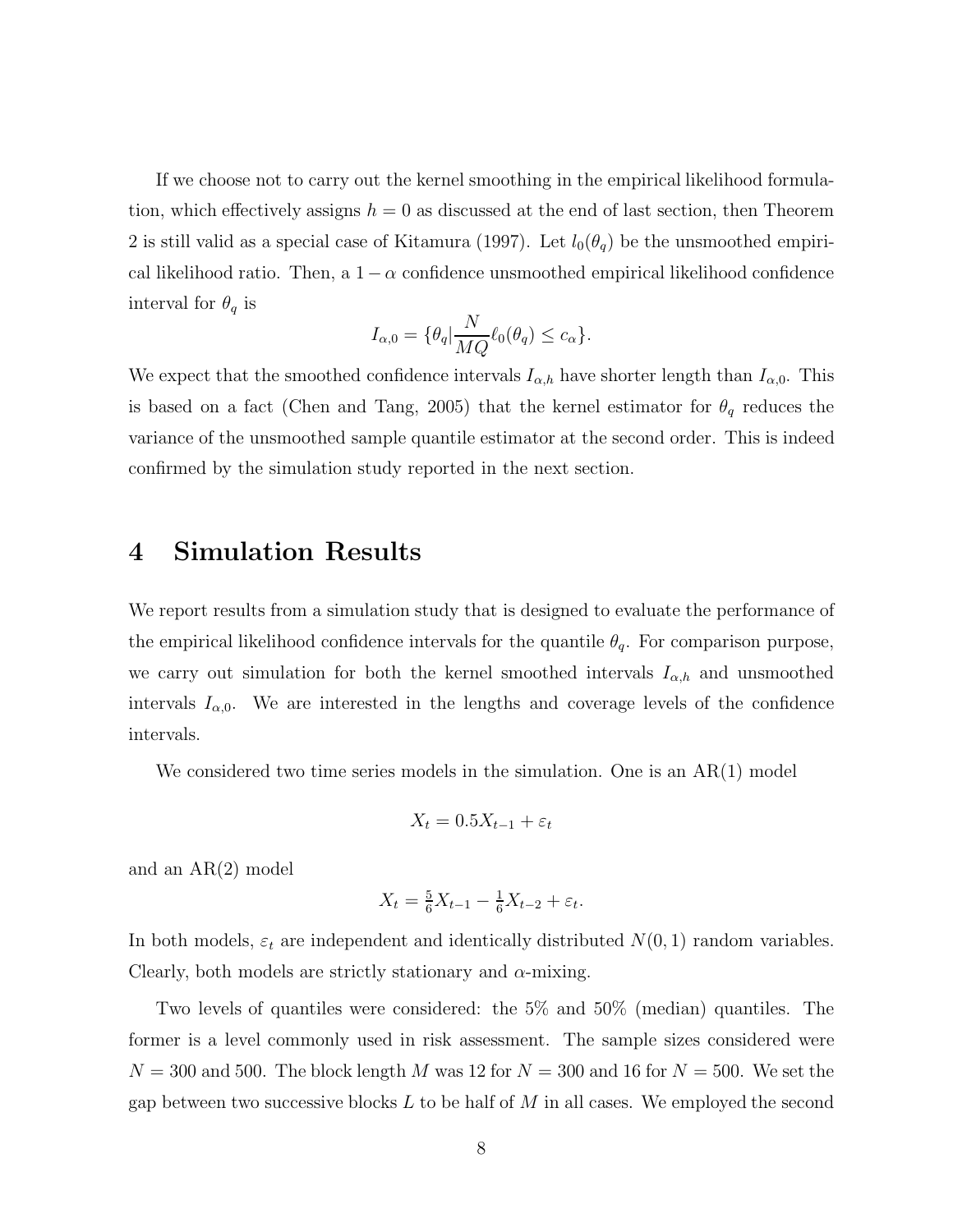order  $(r = 2)$  Epanechnikov kernel throughout the simulation. Three bandwidths were used for the kernel smoothed interval:  $h_1 = 1.50N^{-1/4}$ ,  $h_2 = N^{-1/4}$  and  $h_3 = 0.50N^{-1/4}$ .

The confidence intervals for the 5% and 50% quantiles with confidence level 0.95 and 0.99 are reported in Tables 1 for the  $AR(1)$  model and in Table 2 for the  $AR(2)$  model. We observe from Tables 1 and 2 that both smoothed and unsmoothed confidence intervals had similar and both satisfactory coverage in all the cases considered in the simulation. The observed empirical coverage was not sensitive to the choice of the smoothing bandwidth h. From our discussion in the previous section, we have anticipated the kernel smoothed confidence intervals to be substantially shorter than their unsmoothed counterpart and this has turned out to be the case. Our discovery clearly exhibited the usefulness of kernel smoothing in the context of interval estimation for dependent observations.

### **5 Appendix: Technical Details**

For each  $h > 0$ , let  $\gamma_h(\ell) = Cov\{g_h(X_1, \theta_q), g_h(X_{\ell+1}, \theta_q)\}\)$  and

$$
\phi_h(t) = (2\pi)^{-1} \sum_{\ell=-\infty}^{\infty} \gamma_h(\ell) exp(-i\ell t) \quad \text{for} \quad t \in [-\pi, \pi]
$$

be the spectral density function of  $\{g_h(X_k, \theta_q)\}_{k=1}^N$ . We note from C2 that  $\phi_h(t)$  exists for each given h and  $t \in [-\pi, \pi]$ . Similarly, we define  $\phi(t)$  to be the spectral density function of  $\{I(X_k < \theta_q)\}_{k=1}^N$ . From Lemma 1 of Chen and Tang (2005),  $\phi_h(0) = \phi(0) + o(1)$  as  $N \to \infty$ .

Let  $T_i(\theta_q) = M^{-1} \sum_{j=1}^M g_h(X_{(i-1)L+j}, \theta_q)$  and  $\tilde{T}_{\beta}(\theta) = Q^{-1} \sum_{i=1}^Q [T_i(\theta_q)]^{\beta}$ , where  $\beta$  is any positive integer. In particular, take  $S_Q = \tilde{T}_2(\theta_q)$ . We need lemmas in the proof of Theorems 1 and 2.

**Lemma A.1** Under Conditions C1-C4,  $\tilde{T}_{\beta}(\theta_q) = O_p((M^{-1/2} + h^r)^{\beta})$  for any integer  $\beta \geq 2$ .

**Proof:** It can be shown that Condition C1 implies that  $\{T_i^{\beta}(\theta_q)\}_{i=1}^Q$  is strictly stationary. Construct a new sequence  $\{\tau_i^{\beta}(\theta_q)\}_{i=1}^Q$  based on the blocks with mean zero.

$$
E[\tilde{T}_{\beta}(\theta_q)] = E[T_1^{\beta}(\theta_q)]
$$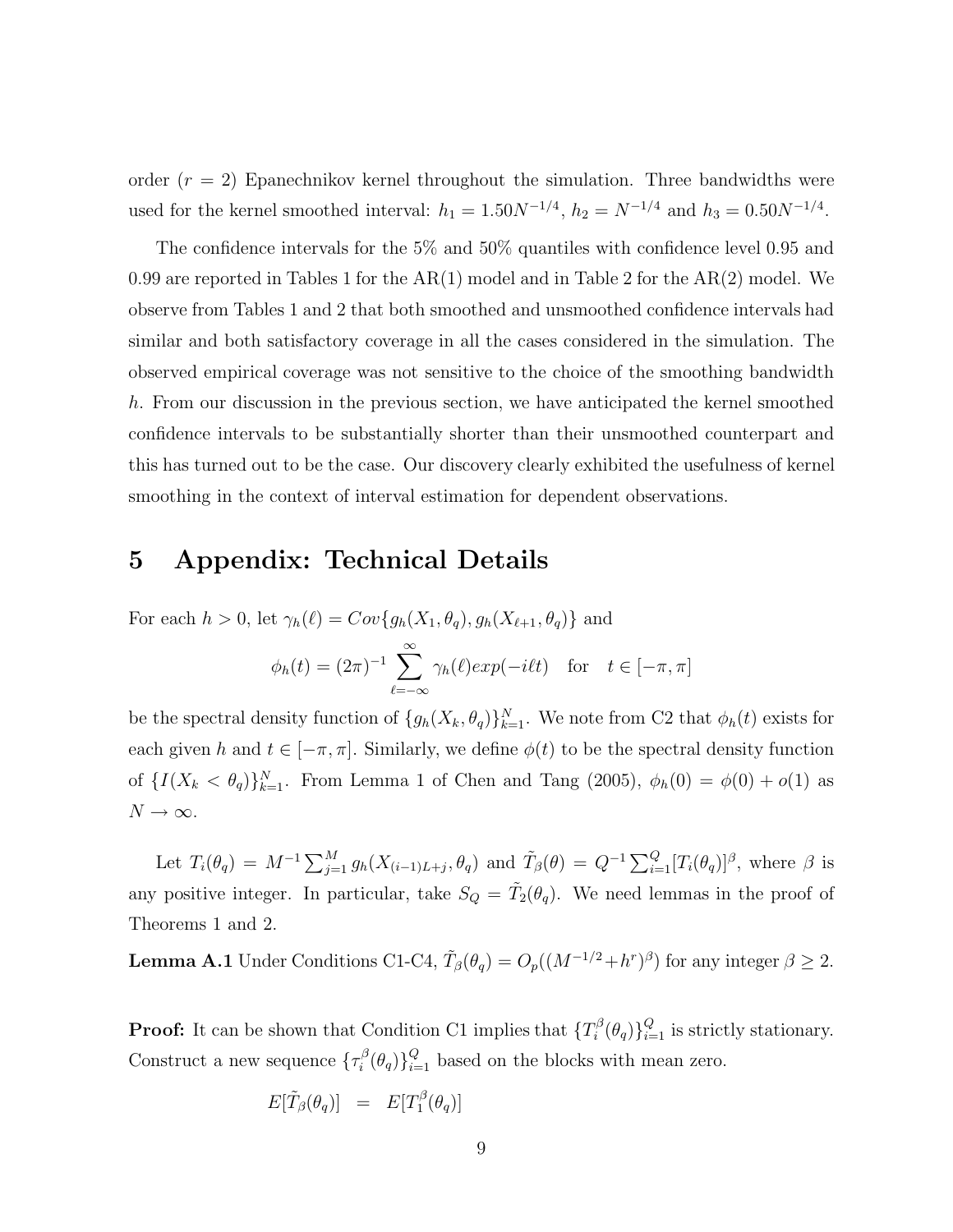$$
= E[\tau_1(\theta_q) + c_0 h^r + o(h^r)]^{\beta}
$$
  
\n
$$
= E[\sum_{y=0}^{\beta} {\beta \choose y} {\{\tau_1(\theta_q)\}^y} {\{\tau_0 h^r + o(h^r)\}^{\beta - y}}].
$$
 (A.1)

Note that  $E[\tau_i^{\beta}(\theta_q)] = O(M^{-\beta/2})$  by applying the moment inequality in Yokoyama (1980). Hence for any  $\beta \geq 2$ , (A.1) leads to

$$
E[\tilde{T}_{\beta}(\theta_q)] = O[(h^r)^{\beta} + (h^r)^{\beta - 1}M^{-1/2} + \dots + (M^{-1/2})^{\beta}] = O((M^{-1/2} + h^r)^{\beta}) \tag{A.2}
$$

Next write  $u(i) = Cov(T_1^{\beta}(\theta_q), T_{i+1}^{\beta}(\theta_q))$ . If we take k as the greatest integer satisfying  $kL \leq M$ , then  $Var(\tilde{T}_{\beta}(\theta_q))$  can be rewritten as

$$
QVar(\tilde{T}_{\beta}(\theta_q)) = u(0) + 2\sum_{i=1}^{k+1} (1 - \frac{i}{Q})u(i) + 2\sum_{i=k+2}^{Q-1} (1 - \frac{i}{Q})u(i)
$$
  

$$
\leq u(0) + 2\sum_{i=1}^{k+1} |u(i)| + 2\sum_{i=k+2}^{Q-1} (|u(i)|)
$$
 (A.3)

We shall show that the three terms on the right hand side of  $(A.3)$  denoted by  $A_1$ ,  $A_2$ and  $A_3$  respectively will all converge to zero. From  $(A.2)$ ,

$$
u(0) = E(T_1^{2\beta}(\theta_q)) = O((M^{-1/2} + h^r)^{\beta}).
$$

By applying the definition of covariance and then the Cauchy-Schwartz inequality on  $A_2$ , we can get

$$
A_2 \le 2 \sum_{i=1}^{k+1} \{ |E[T_1^{\beta}(\theta_q) T_{i+1}^{\beta}(\theta_q)]| + |E^2[T_1^{\beta}(\theta_q)]| \}
$$
  
\n
$$
\le 2 \sum_{i=1}^{k+1} \{ |E[T_1^{2\beta}(\theta_q)]E[T_{i+1}^{2\beta}(\theta_q)]|^{1/2} + |E^2[T_1^{\beta}(\theta_q)]| \}
$$
  
\n
$$
= O((M^{-1/2} + h^r)^{\beta}).
$$

Use the bound derived by Roussas and Ioannides (1987, p109) on  $A_3$  to obtain

$$
A_3 \leq \sum_{i=k+2}^{Q-1} 10\{E[T_1^{\beta q*}(\theta_q)]\}^{1/q*} \{E[T_{i+1}^{\beta r*}(\theta_q)]\}^{1/r*} \alpha_T(i)^{1/p*},
$$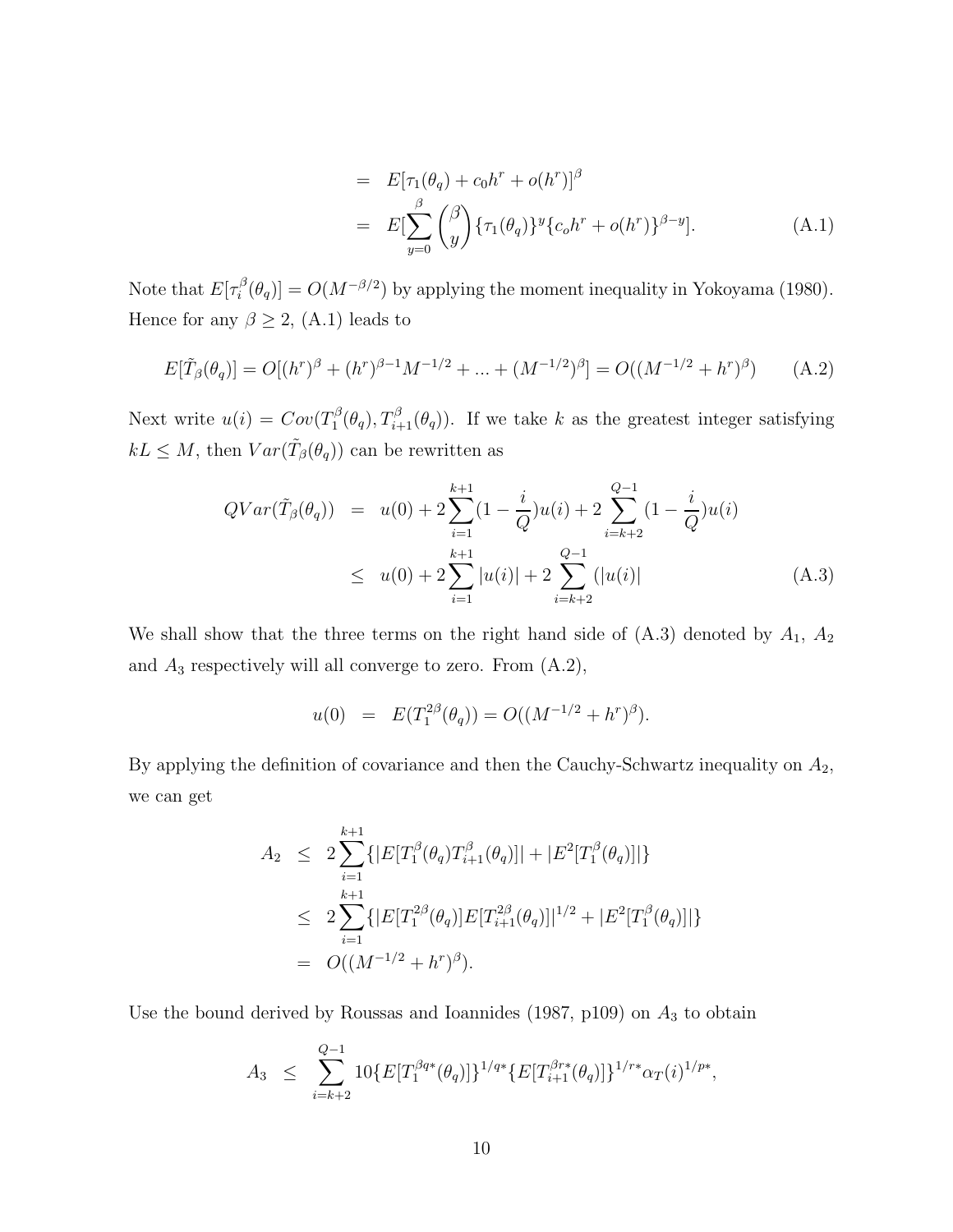where  $p*, q*$  and  $r* > 1$  and  $\frac{1}{p*} + \frac{1}{q*} + \frac{1}{r*} = 1$ . Since  $\{E[T_1^{\beta q*}(\theta_q)]\}^{1/q*} = \{E[T_{i+1}^{\beta r*}(\theta_q)]\}^{1/r*} =$  $O((M^{-1/2}+h^r)^{\beta/2})$ , and  $\alpha_T(i) \leq \alpha_l (L-M)$  for  $i \geq k+2$  from Politis and Romano (1992), we can conclude that

$$
A_3 \leq C_1 (M^{-1/2} + h^r)^{\beta} \sum_{i=k+2}^{Q-1} (\alpha (iL - M))^{1/p*}
$$
  
 
$$
\leq C_1 (M^{-1/2} + h^r)^{\beta} \sum_{i=1}^{\infty} \alpha (i)^{1/p*} = O((M^{-1/2} + h^r)^{\beta}).
$$

Therefore  $Var(\tilde{T}_{\beta}(\theta_q)) = O((M^{-1/2}+h^r)^{\beta}Q^{-1})$ . Lastly a straightforward usage of Cheybeshev's inequality concludes the proof.

**Lemma A.2** Under Conditions C1-C4,  $MS_Q \stackrel{p}{\rightarrow} 2\pi\phi(0) > 0$ .

**Proof:** Although Lemma A.1 tells us that  $E[MS_Q] = O((1 + M^{1/2}h^r)^2)$ , but here we will attempt to show that its limit is  $2\pi\phi(0)$ .

$$
E(MS_Q) = \frac{1}{M}Var\{\sum_{i=1}^{M} g_h(X_i, \theta_q)\} = \gamma_h(0) + 2\sum_{i=1}^{M-1} (1 - \frac{i}{M})\gamma_h(i)
$$
  
=  $\gamma_h(0) + 2\sum_{i=1}^{\infty} \gamma_h(i) - 2\sum_{i=M}^{\infty} \gamma_h(i) - \frac{2}{M}\sum_{i=1}^{M-1} i\gamma_h(i).$ 

Clearly the first two terms in the last step is  $2\pi\phi(0)$ . For the remaining two terms, we can use Davydov's inequality to show that

$$
\begin{split}\n|\frac{2}{M} \sum_{i=1}^{M-1} i\gamma_h(i) + 2 \sum_{i=M}^{\infty} \gamma_h(i)| &\leq \frac{2}{M} \sum_{i=1}^{\infty} i|\gamma_h(i)| \\
&\leq \frac{2}{M} \sum_{i=1}^{\infty} i2p(2\alpha_g(i))^{1/p} \{E[g_h(X_i, \theta_q)]\}^{1-1/p} \\
&\leq \frac{C_1}{M} \sum_{i=1}^{\infty} i\alpha(i)^{1/p} \{c_o h^r + o(h^r)\}^{1-1/p} = o(M^{-1}h^r).\n\end{split}
$$

Hence  $E(MS_Q) = 2\pi\phi(0) + o(1)$ . Observe also that  $Var(MS_Q) = O((1 + M^{1/2}h^r)^2Q^{-1})$ from Lemma A.1. Our result then follows from Cheybeshev's inequality.

**Lemma A.3.** Under Conditions C1-C4,  $\tilde{T}_1(\theta_q) = O_p(N^{-1/2} + h^r)$ .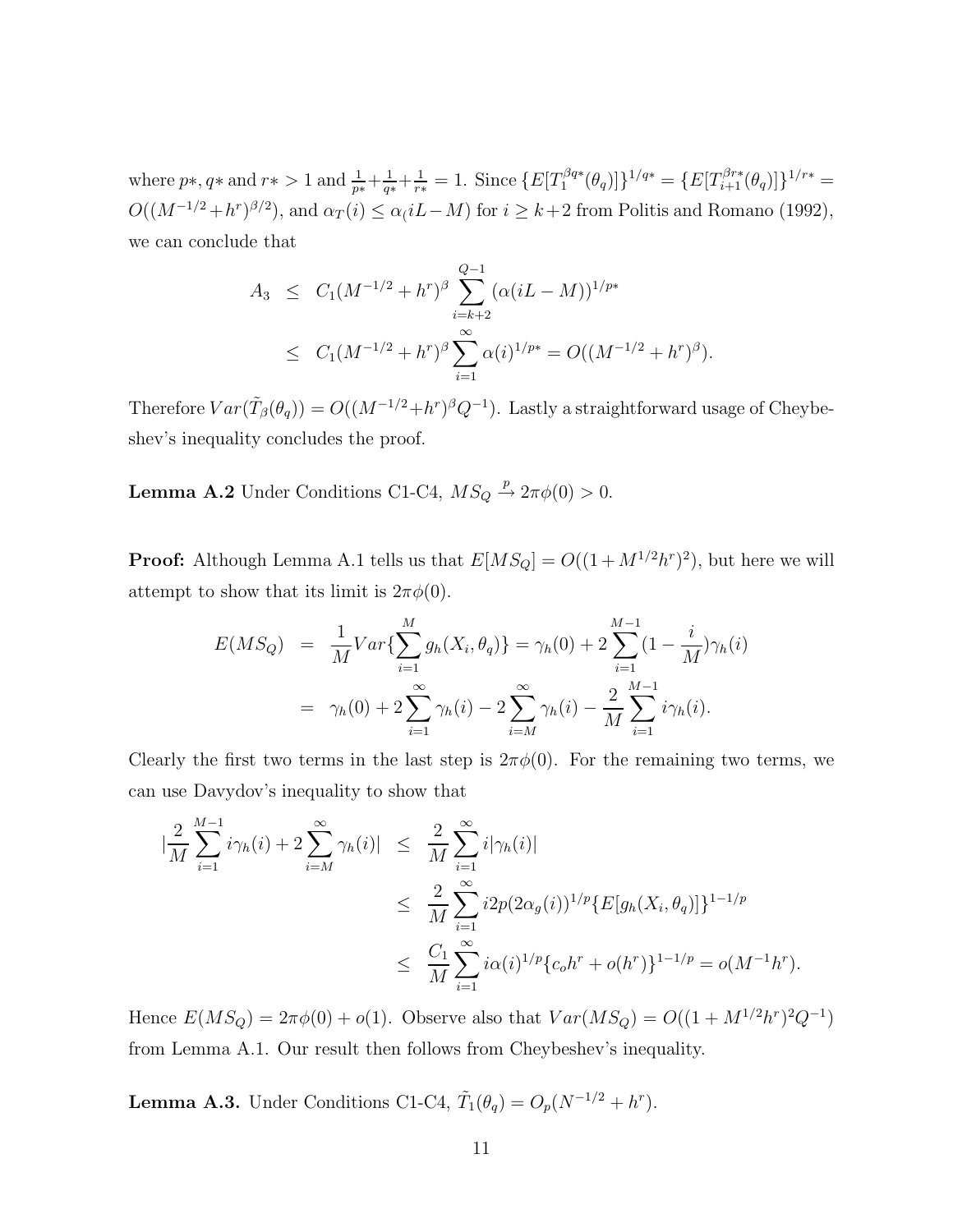**Proof**:

$$
Var\{\tilde{T}_1(\theta_q)\} = Var[Q^{-1} \sum_{i=1}^Q \tau_i(\theta_q) + c_0 h^r + o(h^r)]
$$
  
= 
$$
Var[Q^{-1} \sum_{i=1}^Q \tau_i(\theta_q)]
$$
  
= 
$$
Q^{-1} E[\tau_1^2(\theta_q)] = O\{(MQ)^{-1}\} = O(N^{-1}).
$$

Since  $E[\tilde{T}_1(\theta_q)] = c_0 h^r + o(h^r)$ , it can be easily deduced that

$$
\tilde{T}_1(\theta_q) = O_p\{N^{-1/2} + h^r\} = O_p(N^{-1/2})
$$

which follows from Condition C2.

**Lemma A.4.** Take  $\xi_Q = Q^{-1} \sum_{i=1}^Q \tau_i^2(\theta_q)$ . Under Conditions C1-C4,

$$
M\xi_Q \xrightarrow{p} 2\pi\phi(0) > 0.
$$

**Proof**:

$$
E[M\xi_Q] = \frac{M}{Q} \sum_{i=1}^{Q} \{ E[T_i(\theta_q)] - (c_0h^r + o(h^r)) \}^2
$$
  
= 
$$
E(MS_Q) - 2ME[\tilde{T}_1(\theta_q)][c_0h^r + o(h^r)] + M[c_0h^r + o(h^r)]^2]
$$
  
= 
$$
E(MS_Q) + O(Mh^{2r}) = 2\pi\phi(0) + o(1).
$$

It can also be shown that  $V(M\xi_Q) = O(Q^{-1})$  by a proof similar to Lemma A.1. Hence from Cheybeshev's result, the statement is proved.

**Proof of Theorem 1**: By following the standard procedure in empirical likelihood, for instance that outlined in Owen (1990),

$$
0 = |g(\lambda(\theta_q))|
$$
  
\n
$$
\geq \frac{|\lambda(\theta_q)|}{Q} \sum_{i=1}^Q \frac{T_i^2(\theta_q)}{1 + \lambda(\theta_q)T_i(\theta_q)} - \frac{1}{Q} \sum_{i=1}^Q T_i(\theta_q)|
$$
  
\n
$$
\geq \frac{|\lambda(\theta_q)|}{1 + |\lambda(\theta_q)| max_{1 \leq i \leq Q} |T_i(\theta_q)|} MS_Q - |M\tilde{T}_1(\theta_q)|.
$$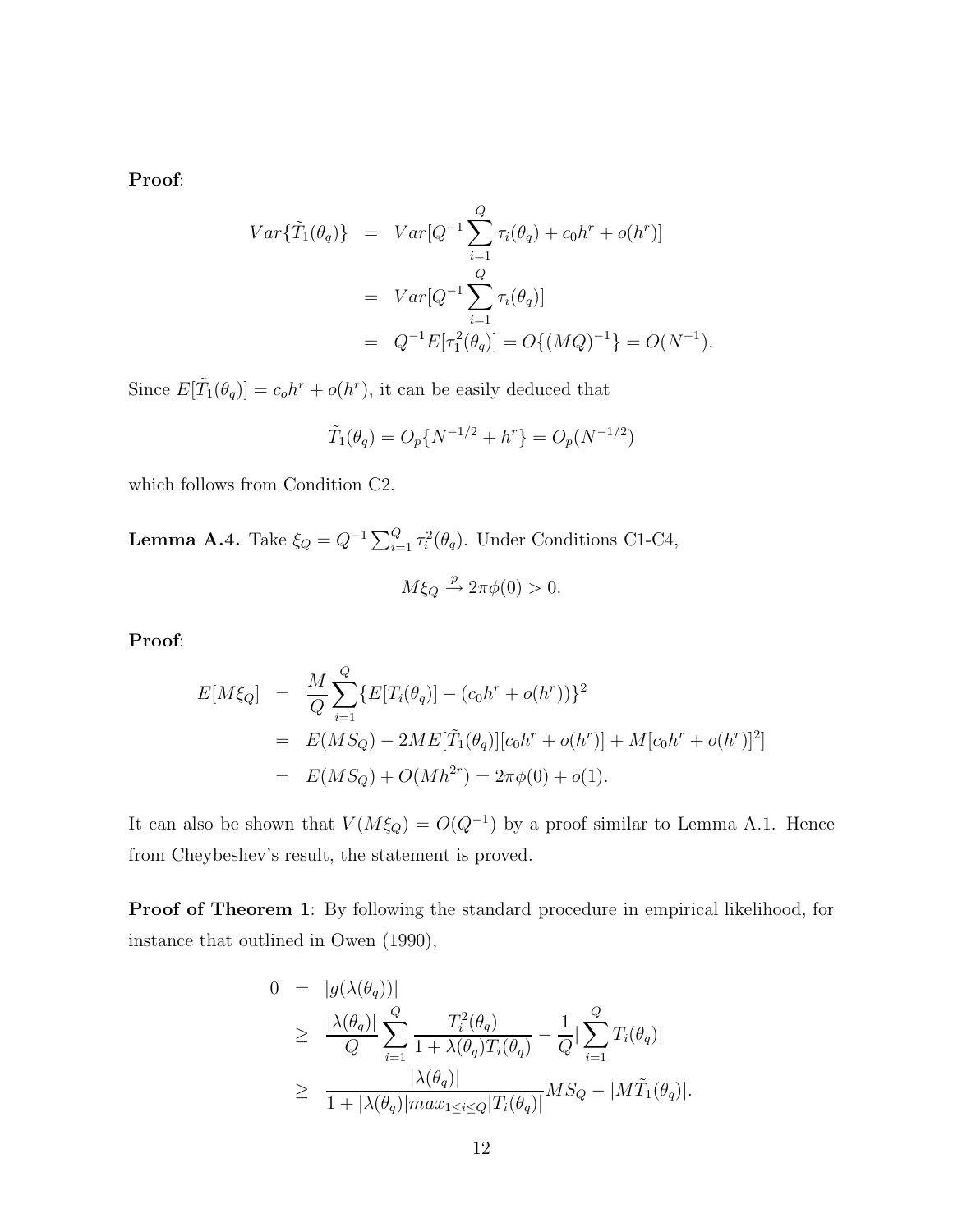From Lemma A.2,  $MS_Q = 2\pi\phi(0) + o_p(1)$ . Recall also Lemma A.3, that  $|M\tilde{T}_1(\theta_q)| =$  $O_p(MN^{-1/2})$ . This means that

$$
\frac{|\lambda(\theta_q)|}{1 + |\lambda(\theta_q)| \max_{1 \le i \le Q} |T_i(\theta_q)|} = O_p(MN^{-1/2}).
$$

As  $MN^{-1/2} = o(1)$ ,  $h^r = o(N^{1/2}M^{-1})$  where  $N^{1/2}M^{-1} \to \infty$  as  $N \to \infty$ . From a result in Künsch (1989), we see that

$$
\max_{1 \le i \le Q} |T_i(\theta_q)| = \max_{1 \le i \le Q} |\tau_i(\theta_q) + c_0 h^r + o(h^r)|
$$
  
=  $o(N^{1/2} M^{-1}) + O(h^r) = o(N^{1/2} M^{-1}).$ 

Then we conclude that  $|\lambda(\theta_q)| = O_p(MN^{-1/2})$  because

$$
1+|\lambda(\theta_q)|\max_{1\leq i\leq Q}|T_i(\theta_q)|=1+o_p(1).
$$

**Proof of Theorem 2**: We first develop an expansion for  $\lambda(\theta_q)$ . Note that

$$
0 = g(\lambda(\theta_q)) = Q^{-1} \sum_{i=1}^{Q} \frac{T_i(\theta_q)}{1 + \lambda(\theta_q) T_i(\theta_q)}
$$
  
\n
$$
= Q^{-1} \sum_{i=1}^{Q} T_i(\theta_q) [1 - \lambda(\theta_q) T_i(\theta_q) + \frac{\lambda^2(\theta_q) T_i^2(\theta_q)}{1 + \lambda(\theta_q) T_i(\theta_q)}]
$$
  
\n
$$
= \tilde{T}_1(\theta_q) - \lambda(\theta_q) S_Q + Q^{-1} \sum_{i=1}^{Q} T_i(\theta_q) [\frac{\lambda^2(\theta_q) T_i^2(\theta_q)}{1 + \lambda(\theta_q) T_i(\theta_q)}].
$$
 (A.4)

To obtain an explicit expression for  $\lambda(\theta_q)$ , it is necessary to get the order of  $\sum_{i=1}^Q |T_i(\theta_q)|^3$ , and this is

$$
Q^{-1} \sum_{i=1}^{Q} |T_i(\theta_q)|^3 \le \max_{1 \le i \le Q} |T_i(\theta_q)| S_Q
$$
  
=  $o(N^{1/2}M^{-1})O_p\{(M^{-1/2} + h^r)^2\}$   
=  $o_p\{N^{1/2}M^{-2}(1 + M^{1/2}h^r)^2\} = o_p(N^{1/2}M^{-2})$ 

as  $Nh^{2r} \to 0$  implies  $Mh^{2r} \to 0$  and  $M^2N^{-1/2} = o(N^{1/2})$ . The last term in (A.4) becomes

$$
Q^{-1} \sum_{i=1}^{Q} T_i(\theta_q) [\frac{\lambda^2(\theta_q) T_i^2(\theta_q)}{1 + \lambda(\theta_q) T_i(\theta_q)}] \leq Q^{-1} \sum_{i=1}^{Q} |T_i(\theta_q)|^3 |\lambda(\theta_q)|^2 (1 + \lambda(\theta_q) |\max_{1 \leq i \leq Q} T_i(\theta_q)|)^{-1}
$$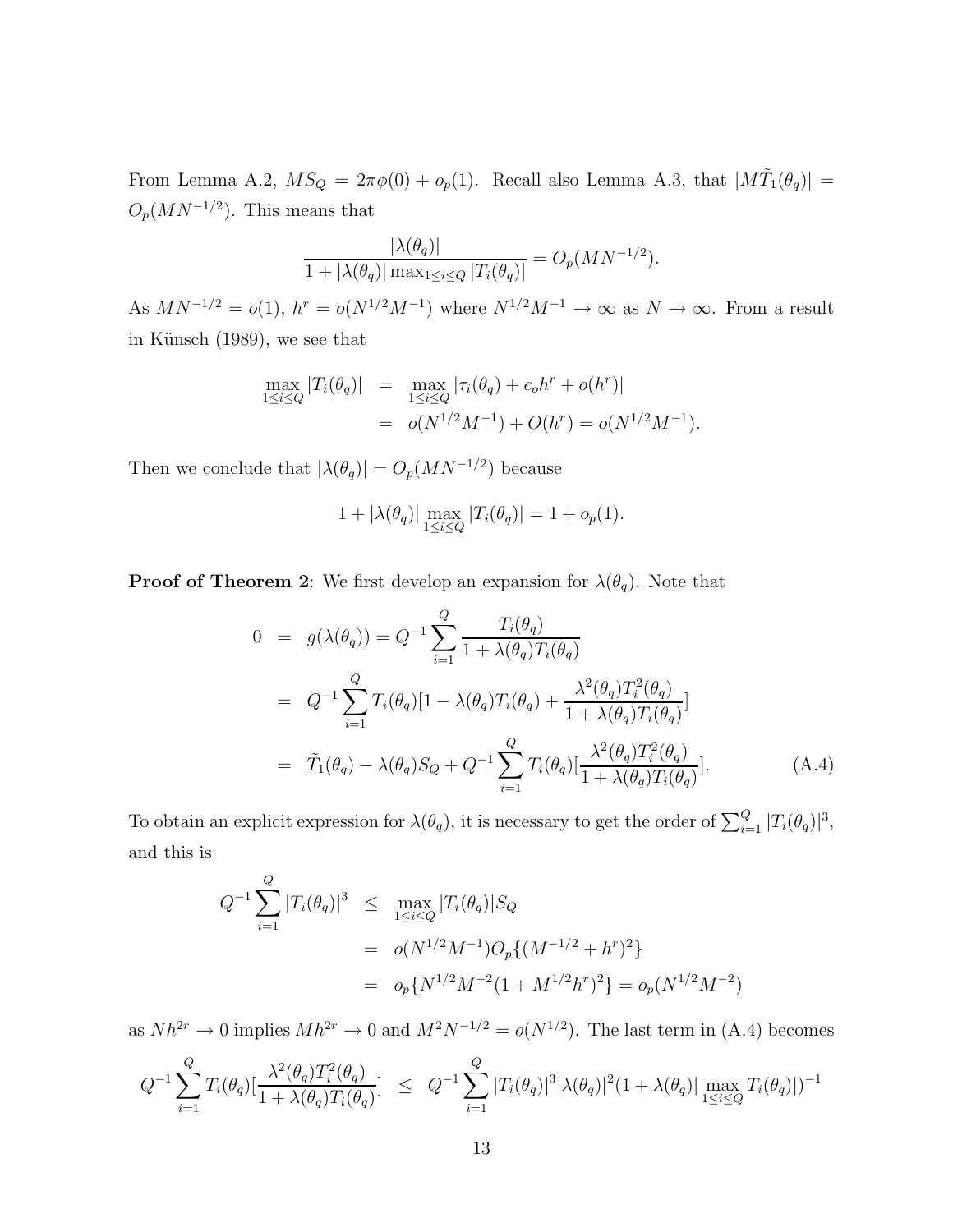$$
= Q^{-1} \sum_{i=1}^{Q} |T_i(\theta_q)|^3 |\lambda(\theta_q)|^2 (1 + o_p(1))^{-1}
$$
  
=  $o_p(N^{1/2}M^{-2})O_p(MN^{-1/2})^2 = o_p(N^{-1/2})$ 

Now we have an expansion on  $\lambda(\theta_q)$  based on  $(A.4)$ :

$$
\lambda(\theta_q) = \frac{\tilde{T}_1(\theta_q)}{S_Q} + \beta,
$$

where  $\beta = o_p(MN^{-1/2})$ . It can be shown that  $\beta = o_p \left( \frac{\tilde{T}_1(\theta_q)}{S_Q} \right)$ S*<sup>Q</sup>* .

The adjusted empirical log-likelihood ratio

$$
\frac{2N}{MQ} \sum_{i=1}^{Q} log(1 + \lambda(\theta_q) T_i(\theta_q))
$$
\n
$$
= \frac{2N}{M} \sum_{j=1}^{\infty} \frac{(-1)^{j+1} \lambda^j(\theta_q) \tilde{T}_j(\theta_q)}{j}
$$
\n
$$
= \frac{2N}{M} \tilde{T}_1(\theta_q) \lambda(\theta_q) - \frac{N}{M} S_Q \lambda^2(\theta_q) + \frac{2N}{MQ} \sum_{i=1}^{Q} \eta_i
$$
\n
$$
= \frac{2N}{M} \tilde{T}_1(\theta_q) (\frac{\tilde{T}_1(\theta_q)}{S_Q} + \beta) - \frac{N}{M} S_Q (\frac{\tilde{T}_1(\theta_q)}{S_Q} + \beta)^2 + \frac{2N}{MQ} \sum_{i=1}^{Q} \eta_i
$$
\n
$$
= \frac{N}{M} \frac{\tilde{T}_1^2(\theta_q)}{S_Q} - \frac{N}{M} S_Q \beta^2 + \frac{2N}{MQ} \sum_{i=1}^{Q} \eta_i,
$$
\n(A.5)

where  $\sum_{i=1}^{Q} \eta_i$  consists of the third and higher order terms in the Taylor expansion of  $2\sum_{i=1}^{Q}log\{1+\lambda(\theta_q)T_i(\theta_q)\}\)$  respect to  $\lambda(\theta_q)T_i(\theta_q)$ , each having coefficient of the form  $\lambda^r(\theta_q) \sum_{i=1}^Q T_i^r(\theta_q)$  for  $r \geq 3$ . In particular, there exists a positive constant D such that

$$
P(|\eta_i| \le D\lambda^3(\theta_q) \sum_{i=1}^Q T_i^3(\theta_q)) \to 1.
$$

We note from Lemma A.2 and Lemma A.4 that

$$
MS_Q = M\xi_Q + o_p(1) = M\xi_Q[1 + o_p(1)].
$$

Now the first term in (A.5)

$$
\frac{N}{M} \frac{\tilde{T}_1^2(\theta_q)}{S_Q} = \frac{N}{M} \frac{\bar{\tau}^2(\theta_q)}{\xi_Q(1 + o_p(1))} + \frac{N\{c_0h^r + o(h^r)\}\{2\bar{\tau}(\theta_q) + c_0h^r + o(h^r)\}}{2\pi\phi(0) + o_p(1)}
$$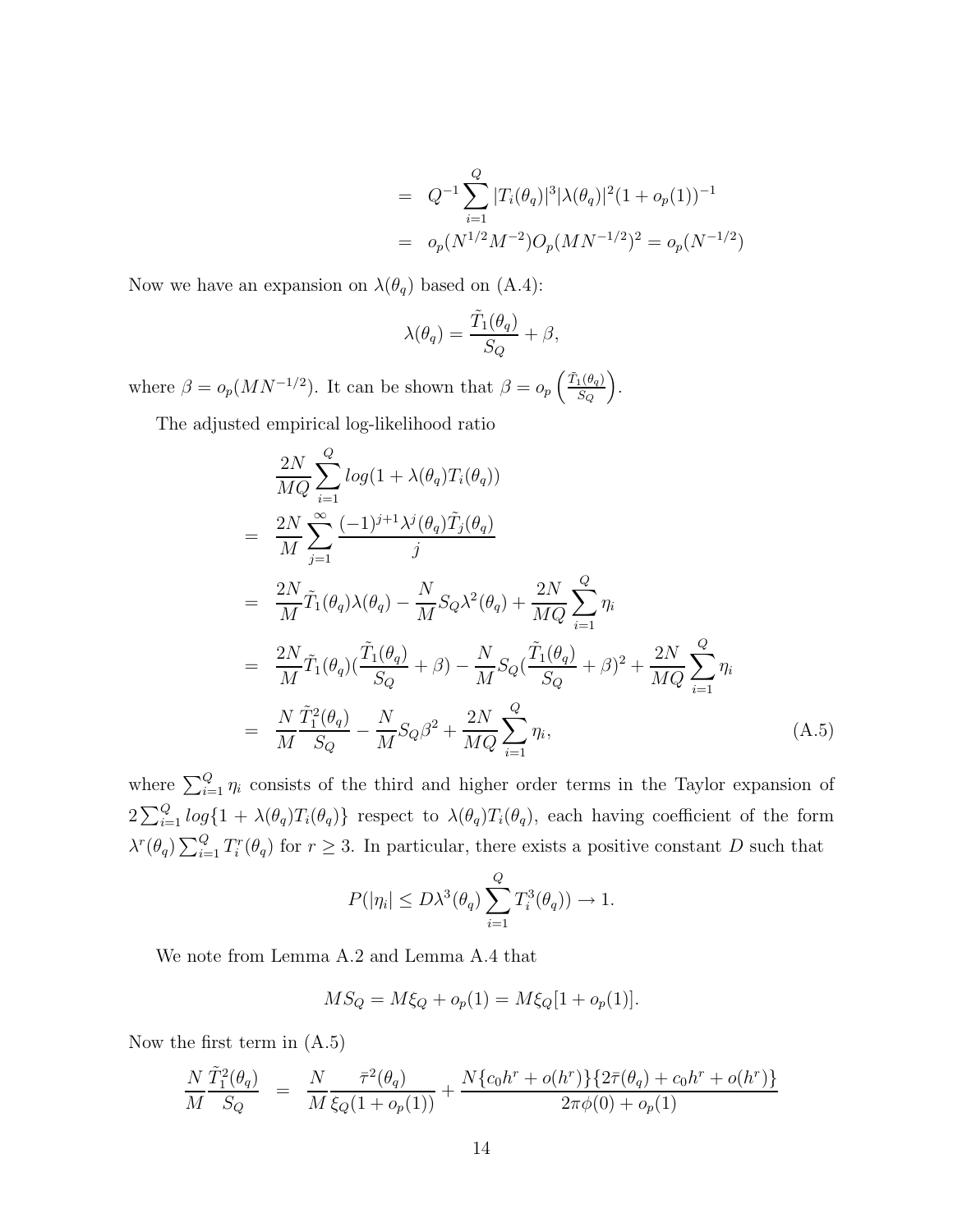$$
= \frac{N}{M} \frac{\bar{\tau}^2(\theta_q)}{\xi_Q} + O_p\{Nh^r(N^{-1/2} + h^r)\}
$$
  
= 
$$
\frac{N}{M} \frac{\bar{\tau}^2(\theta_q)}{\xi_Q} + o_p(1).
$$

We note that the central limit theorem for  $\alpha$ -mixing sequences (Bosq, 1998) implies that

$$
\sqrt{\frac{N}{M}} \frac{\bar{\tau}(\theta_q)}{\sqrt{\xi_Q}} \xrightarrow{L} N(0, 1).
$$

Hence

$$
\frac{N}{M} \frac{\bar{\tau}^2(\theta_q)}{\xi_Q} \xrightarrow{L} \chi_1^2.
$$

Furthermore,

$$
\frac{N}{M} S_Q \beta^2 = O(NM^{-1}) O_p \{ (M^{-1/2} + h^r)^2 \} o_p(M^2 N^{-1})
$$
  
=  $o_p (1 + M^{1/2} h^r)^2 = o_p(1).$ 

Finally as  $MQ \geq N$ 

$$
\frac{N}{MQ}|2\sum_{i=1}^{Q}\eta_i| \leq \frac{2N}{MQ}D|\lambda(\theta_q)|^3\sum_{i=1}^{Q}|T_i(\theta_q)|^3
$$
  
\n
$$
\leq 2D|\lambda(\theta_q)|^3\sum_{i=1}^{Q}|T_i(\theta_q)|^3
$$
  
\n
$$
= O_p(M^3N^{-3/2})o_p(N^{1/2}M^{-2}Q)
$$
  
\n
$$
= o_p(MQN^{-1}) = o_p(1).
$$

This concludes the proof.

#### **References:**

- Bosq, D. (1998). Nonparametric Statistics For Stochastic Processes: Estimation and Prediction, Springer-Verlag: New York, 1998.
- Brockwell P. J. and Davies, R. A. (1991). Time Series: Theory and Methods, Springer-Verlag: New York, 1991.
- Carlstein, E. (1986). The Use of Subseries Values for Estimating the Variance of a General Statistic from a Stationary Sequence, *The Annals of Statistics* **14**, p1171-1179.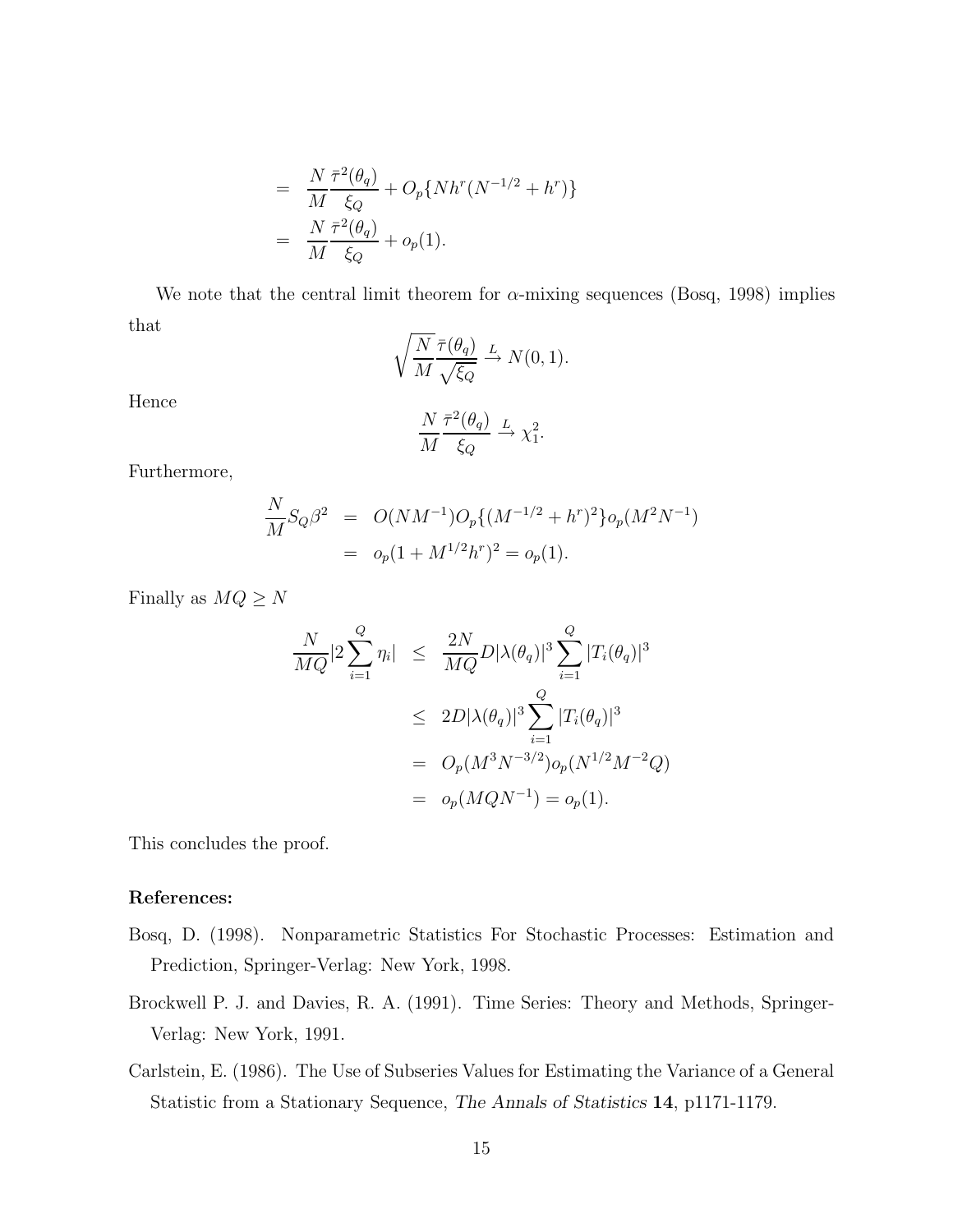- Chen, J. and Wu, Changbao. (2002), Estimation of distribution function and quantiles using the model-calibrated pseudo empirical likelihood method. *Statist. Sinica* 12, 1223–1239.
- Chen, S. X. and Cui, H. J. (2006a), On the Bartlett properties of empirical likelihood with moment restrictions. *Journal of Econometrics*, to appear.
- Chen, S. X. and Cui, H. J. (2006b), On Bartlett Correction of Empirical Likelihood in the Presence of Nuisance Parameters. *Biometrika* 93, 215-220.
- Chen, S. X. and Hall P. (1993). Smoothed Empirical Likelihood Confidence Intervals for Quantiles, *The Annals of Statistics* **21**, p1166-1181.
- Chen, S. X. and Tang, C. Y. (2005). Nonparametric Inference of Value at Risk for dependent Financial Returns, *Journal of Financial Econometrics*, 3, 227-255.
- Doukhan P. (1994). Mixing: Properties and Examples, Springer-Verlag: New-York, 1994.
- Fan, J., and Q. Yao (2003) *Nonlinear Time Series. Nonparametric and Parametric Methods*, Springer-Verlag, New York.
- Freedman D. A. (1984). On Bootstrapping Two-Stage Least Squares Estimates in Stationary Linear Models, *The Annals of Statistics* **12**, p827-842.
- Hjellvik, V., Chen, R. and Tjøstheim, D. (2004). Nonparametric estimation and testing in panels of intercorrelated time series. *Journal of Time Series Analysis* **25**, 831–872.
- Hjellvik, V. and Tjøstheim, D. (1995). Nonparametric tests of linearity for time series. *Biometrika* **82**, , 351–368.
- Kitamura Y. (1997). Empirical Likelihood Methods with Weakly Dependent Processes, *The Annals of Statistics* **25**, p2084-2102.
- Künsch H. R. (1989). The Jackknife and the Bootstrap for General Stationary Observations, *The Annals of Statistics* **17**, p1217-1241.
- Owen A. (1988). Empirical Likelihood Ratio Confidence Intervals for a Single Functional, *Biometrika* **75**, p237-249.
- Owen A. (1990). Empirical Likelihood Ratio Confidence Regions, *The Annals of Statistics* **18**, p90-120.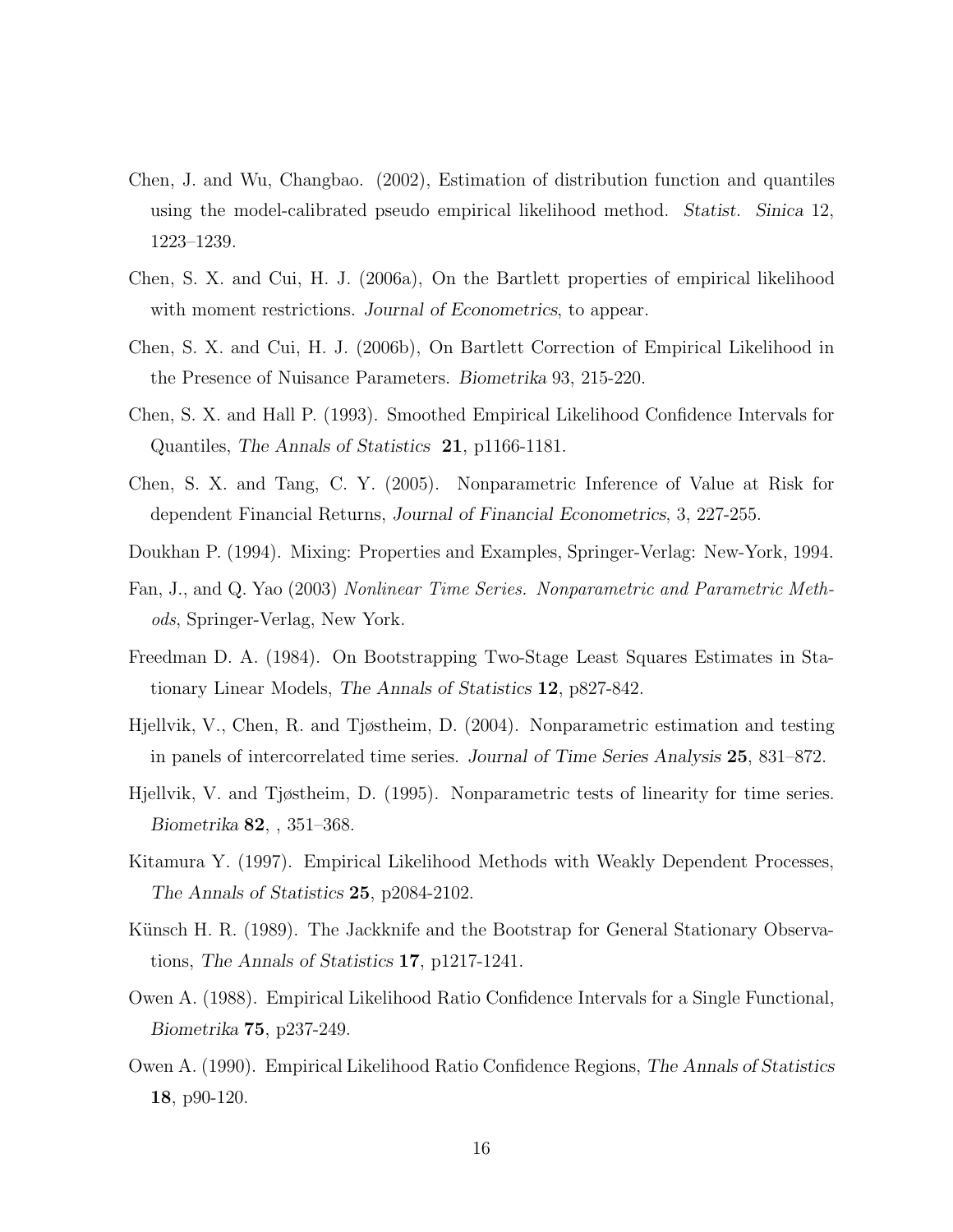Owen A. (2001). Empirical Likelihood, Chapman and Hall: Boca Raton, FL, 2002.

- Politis D. N. and Romano J. P. (1992). A General Resampling Scheme for Triangular Arrays of  $\alpha$ -mixing Random Variables with Applications to the Problem of Spectral Density Estimation, *The Annals of Statistics* **20**, p1985-2007.
- Qin, J. and Lawless, J. (1994), Empirical likelihood and general estimation equations. *Annals of Statistics* 22, 300-325.
- Robinson, P. (1989). Hypothesis testing in semiparametric and nonparametric models for econometric time series. *Review of Economic Studies*, **56**, 511–534.
- Rosenblatt, M. (1956). "A central limit theorem and the α-mixing condition." *Proceedings of the National Academy of Sciences. U.S.A.*, **42**, 43-47.
- Roussas G. G. and Ioannides D. (1980). Moment Inequalities for Mixing Sequences of Random Variables, *Stochastic Anal. Appl.* **5**, p61-120.
- Tsao, Min (2004), Bounds on coverage probabilities of the empirical likelihood ratio confidence regions. *Ann. Statist.* 32, 1215–1221.
- Yokoyama R. (1980). Moment Bounds for Stationary Mixing Sequences, *Z. Wahrscheinlichkeitstheorie verw. Gebiete* **52**, p45-57.
- Zhou, W. and Jing, B.-Y. (2003a). Smoothed empirical likelihood confidence intervals for the difference of quantiles. *Statist. Sinica* **13**, 83–95.
- Zhou, W. and Jing, B.-Y. (2003b). Adjusted empirical likelihood method for quantiles. *Ann. Inst. Statist. Math.* **55** , 689–703.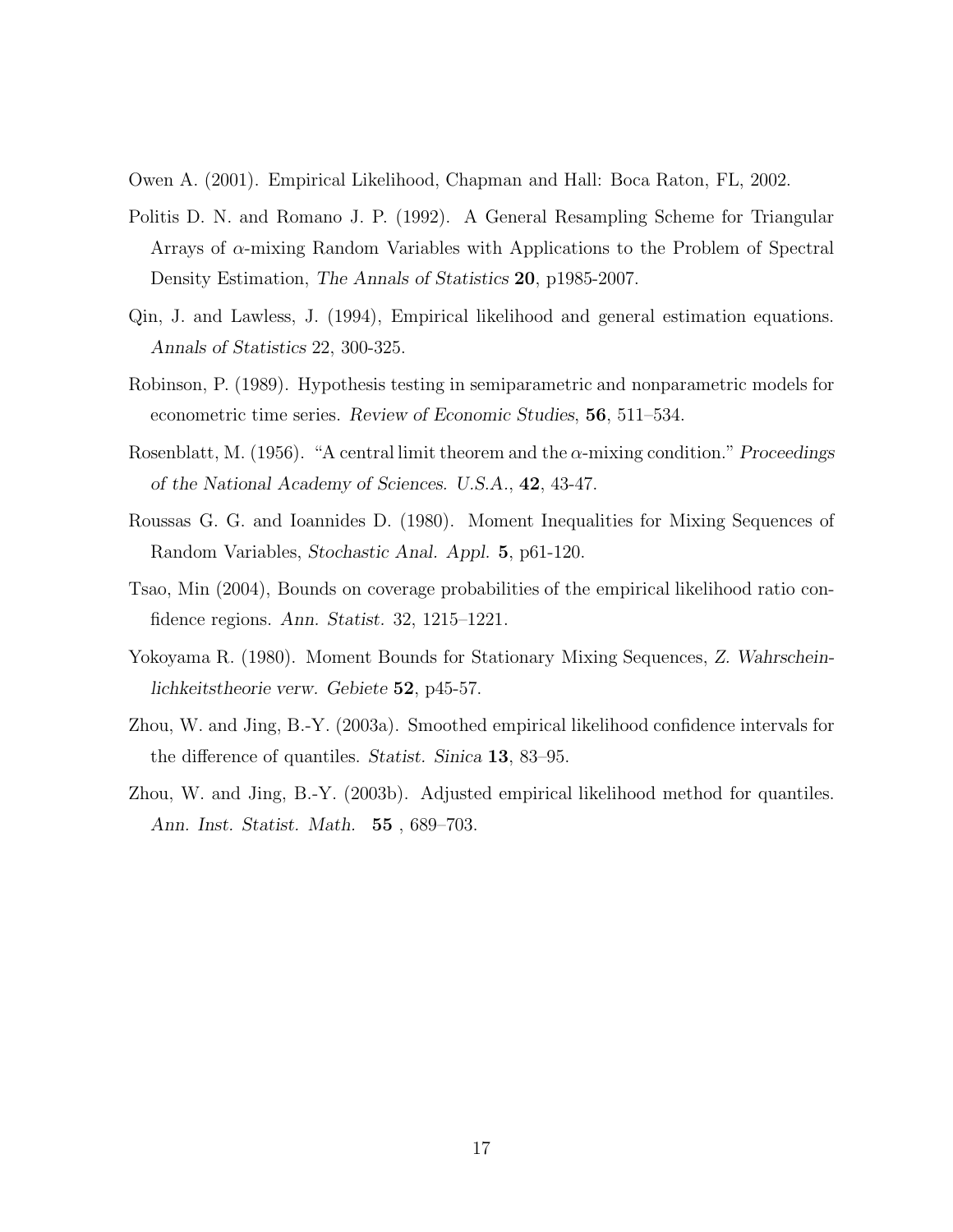Table 1. Average coverage levels and length (in parentheses) of the empirical likelihood confidence intervals for quantiles for the  $AR(1)$  process.

| q    | Coverage | Unsmoothed | $h_1 = 1.50N^{-1/4}$ | $h_2 = N^{-1/4}$ | $h_3 = 0.50\overline{N^{-1/4}}$ |
|------|----------|------------|----------------------|------------------|---------------------------------|
|      | 0.90     | 0.923      | 0.889                | 0.888            | 0.889                           |
|      |          | (0.516)    | (0.417)              | (0.430)          | (0.437)                         |
| 0.05 | 0.95     | 0.963      | 0.940                | 0.942            | 0.942                           |
|      |          | (0.622)    | (0.502)              | (0.518)          | (0.526)                         |
|      | 0.99     | 0.992      | 0.987                | 0.987            | 0.987                           |
|      |          | (0.820)    | (0.672)              | (0.694)          | (0.706)                         |
|      | 0.90     | 0.913      | 0.906                | 0.905            | 0.903                           |
|      |          | (0.282)    | (0.256)              | (0.261)          | (0.264)                         |
| 0.50 | 0.95     | 0.952      | 0.948                | 0.947            | 0.947                           |
|      |          | (0.337)    | (0.308)              | (0.314)          | (0.317)                         |
|      | 0.99     | 0.985      | 0.982                | 0.982            | 0.982                           |
|      |          | (0.450)    | (0.413)              | (0.421)          | (0.426)                         |

(a)  $N = 300, M = 12, l = 6$  for  $AR(1)$  process.

(b)  $N = 500, M = 16, l = 8$  for  $AR(1)$  process.

| q    | Coverage | Unsmoothed | $h_1 = 1.50\overline{N^{-1/4}}$ | $h_2 = N^{-1/4}$ | $h_3 = 0.50 N^{-1/4}$ |
|------|----------|------------|---------------------------------|------------------|-----------------------|
|      | 0.90     | 0.918      | 0.896                           | 0.895            | 0.896                 |
|      |          | (0.387)    | (0.328)                         | (0.337)          | (0.342)               |
| 0.05 | 0.95     | 0.963      | 0.944                           | 0.947            | 0.948                 |
|      |          | (0.461)    | (0.394)                         | (0.404)          | (0.411)               |
|      | 0.99     | 0.994      | 0.988                           | 0.990            | 0.990                 |
|      |          | (0.614)    | (0.527)                         | (0.541)          | (0.549)               |
|      | 0.90     | 0.910      | 0.904                           | 0.903            | 0.904                 |
|      |          | (0.217)    | (0.200)                         | (0.204)          | (0.205)               |
| 0.50 | 0.95     | 0.952      | 0.948                           | 0.949            | 0.949                 |
|      |          | (0.259)    | (0.240)                         | (0.244)          | (0.246)               |
|      | 0.99     | 0.989      | 0.986                           | 0.986            | 0.987                 |
|      |          | (0.345)    | (0.321)                         | (0.327)          | (0.330)               |